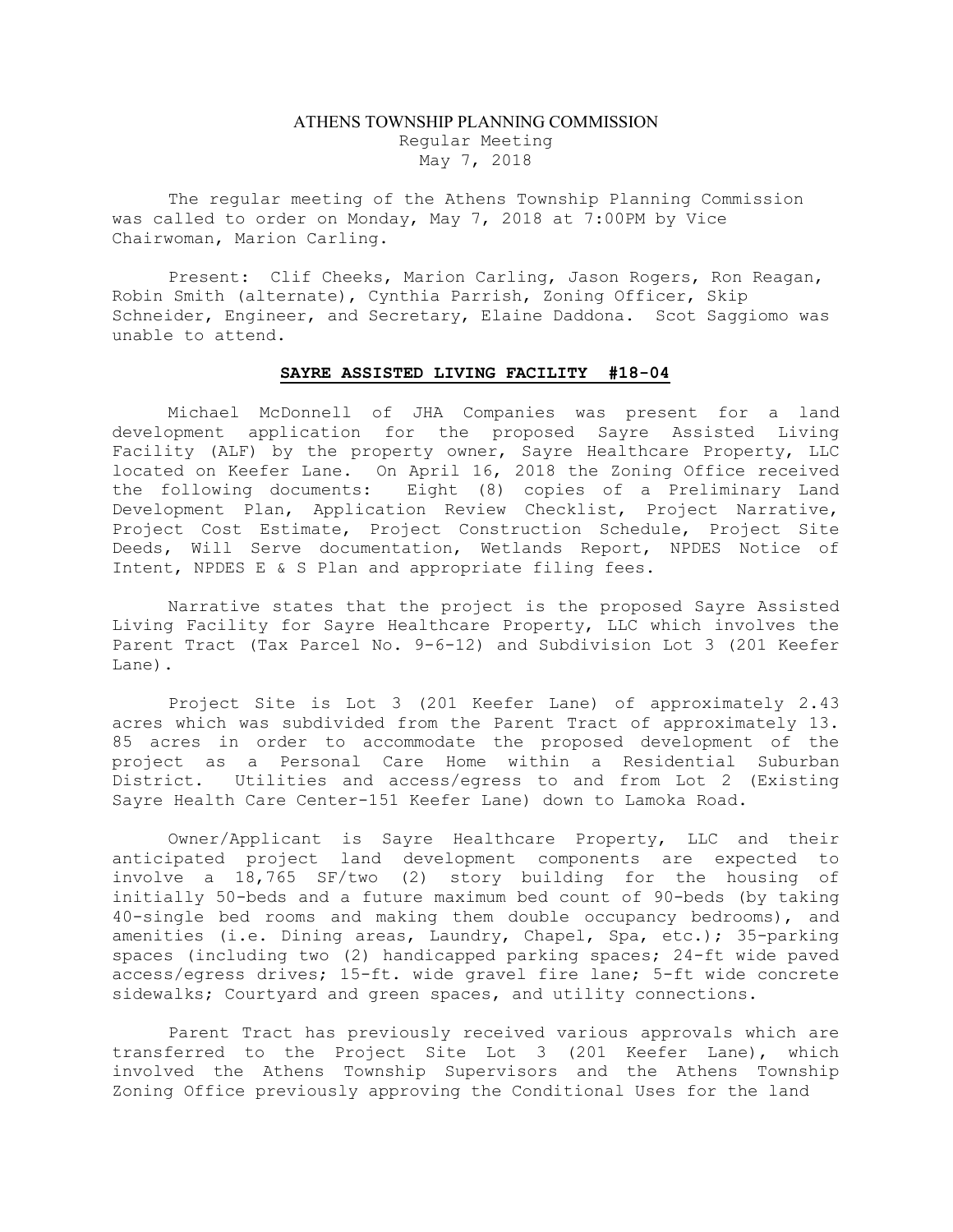Page 2 ATHENS TWP. PLANNING COMM'N May 7, 2018

development of the existing Nursing Home, and for the Personal Care Home project; and also involved the utility companies having previously approved and provided Will Serve letters for sanitary sewer, water, gas, electric, storm water, and communications, as well as providing the required utility extensions/infrastructure to accommodate this project. A new sanitary sewer Will Serve letter was requested from the Athens Township Sewer Authority to confirm that the Authority continues to have adequate capacity to serve the sanitary sewer needs for the proposed future maximum bed count of 90-beds associated with the project.

Letter dated May 2, 2018 was received from the Athens Township Engineer, William (Skip) Schneider, PE with the review comments and is hereby attached as referenced.

Check #9305 from JHA Companies dated April 16, 2018 and received by the Zoning Office on April 19, 2018 in the amount of Two Thousand Six Hundred sixty-four and 75,100 (\$2,664.75) Dollars was received for the filing fee; along with Check #9304 for One Thousand Five Hundred (\$1,500.00) Dollars for the Engineer review fee; and Check #9306 for Twenty-five (\$25.00) Dollars made payable to the Bradford County Treasurer for the Bradford County review fee.

The Planning Board reviewed the Engineer review of William (Skip) Schneider. No formal review of the Plan was completed due to the deficiencies and the additional deficiencies as noted:

- 1. Refer to deficiencies noted in the letter of William (Skip Schneider) dated May 2, 2018 with the exception of #4 under the Subdivision and Land Development Ordinance, and #4 under General Comments.
- 2. Will need explanation of the encroaching wood fence on the Plan.
- 3. Will need Power of Attorney from the Owner/Applicant.
- 4. Will need to identify the 15 by 70-ft loading area on the Plan.
- 5. Will need to complete the Deed and Utility and Access Agreement documentation.
- 6. Will need to make the corrections to the Narrative and the Plan regarding the Personal Care Home.

William (Skip) Schneider, Athens Township Engineer, requested that the changes be submitted to the Zoning Office by May 23, 2018 for review prior to the next regular meeting of the Planning Commission.